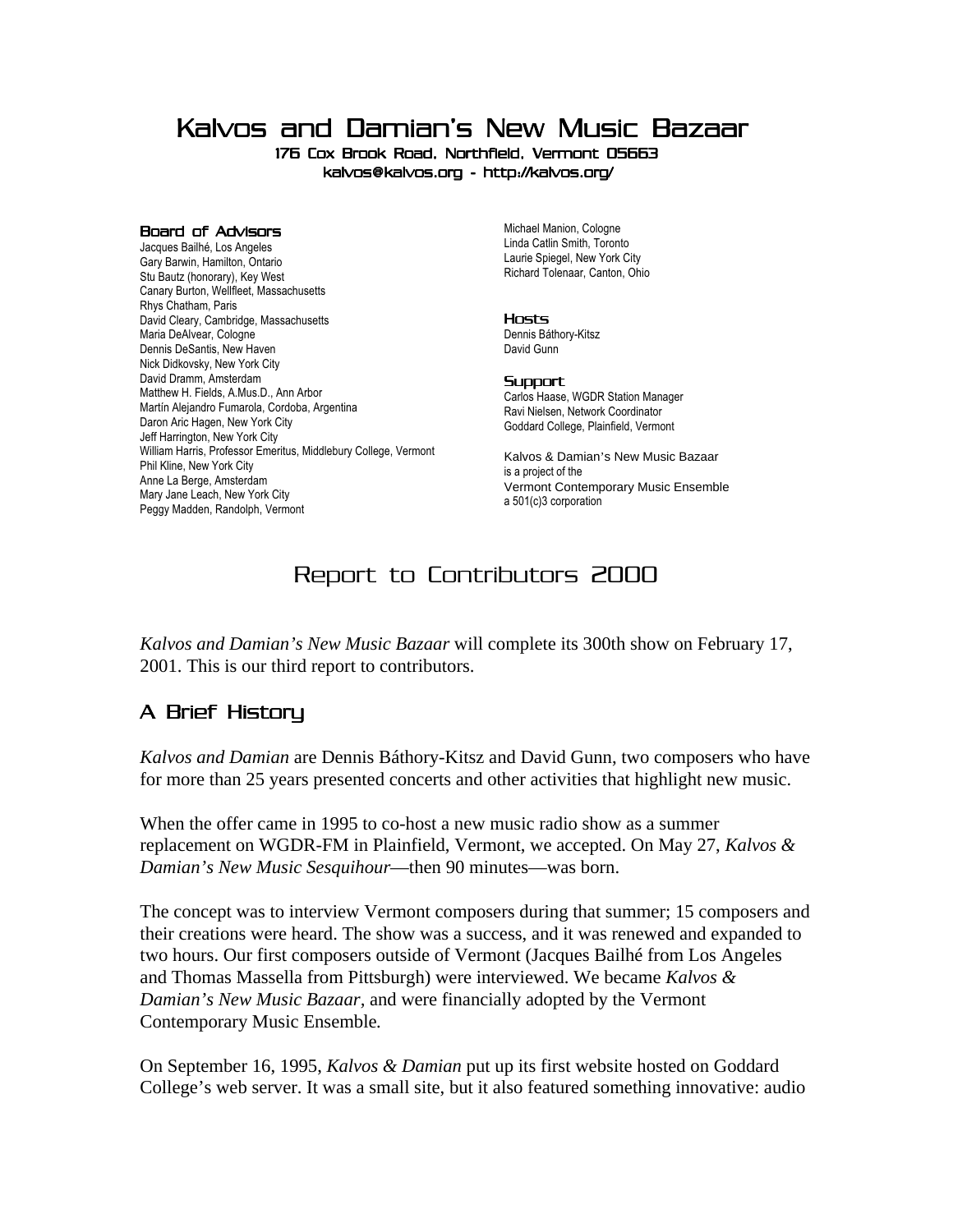on the Internet. Now a standard of the web, audio was new and tricky in 1995. We struggled to make interview clips and musical samples available (and listenable!) to a still very small web, using the quirky first versions of RealAudio, TrueSpeech, and MPEG2.

### Our home pages: http://kalvos.org/, http://newmusicbazaar.com/, and http://www.goddard.edu/kalvos/

At the same time, we gathered together as many links to new music resources and about composers as we could find on a then-sparse web, and built pages for each of our guests. Our resources expanded quickly as did the web, consisting of more than two thousand links by 1998—but they're old links, and updating them is part of our project schedule.

New music resources: http://kalvos.org/musres.html Composer resources: http://kalvos.org/compres.html Record label index: http://kalvos.org/reccmps.html

Vermont composers dominated our schedule until early 1996, when we started working with musicians outside Vermont via our website. Some came to Vermont to be on the program (from New York, New England, and the Midwest), including Pauline Oliveros, Fred Ho, and Matthew Fields. Some we interviewed by telephone, and others, like N.N. und Ähnliche Elemente, by tape delay. But Vermont is hard to get to, so *Kalvos & Damian* went on the road.

## Our guest composers: http://kalvos.org/cmpindx.html

David and I pooled personal funds, and in the spring of 1996, we traveled to New York, Amsterdam, Cologne, Paris, and Brussels for twenty recorded interviews with some of the pioneers of new music, including Laurie Spiegel, Rhys Chatham, Eliane Radigue, Peter Beyls, Kaija Saariaho, and Clarence Barlow.

Later that year, *K&D* made a trip to New York City for another fifteen interviews (among them David Behrman, Eve Beglarian, Jeff Harrington, Nick Didkovsky, and the late Peter Van Riper), and then to Toronto in the winter of 1997 for twenty more (such as John Oswald, Sarah Peebles, Udo Kasemets, Linda Catlin Smith, and Ann Southam). The show was soon known in the new music community, especially as we began broadening our web reach with archives of two-hour programs on AudioNet (now Broadcast.com).

## Growing Pains

By late 1996 we had already realized that *K&D* was a major undertaking, and we began applying for funding. We hit walls. The Corporation for Public Broadcasting didn't know what to make of us. Were we a music show? Talk show? Radio show? Website? Though today everyone seems to have a website, in 1996 the web was too new. Our applications to numerous organizations were turned down, including the CPB.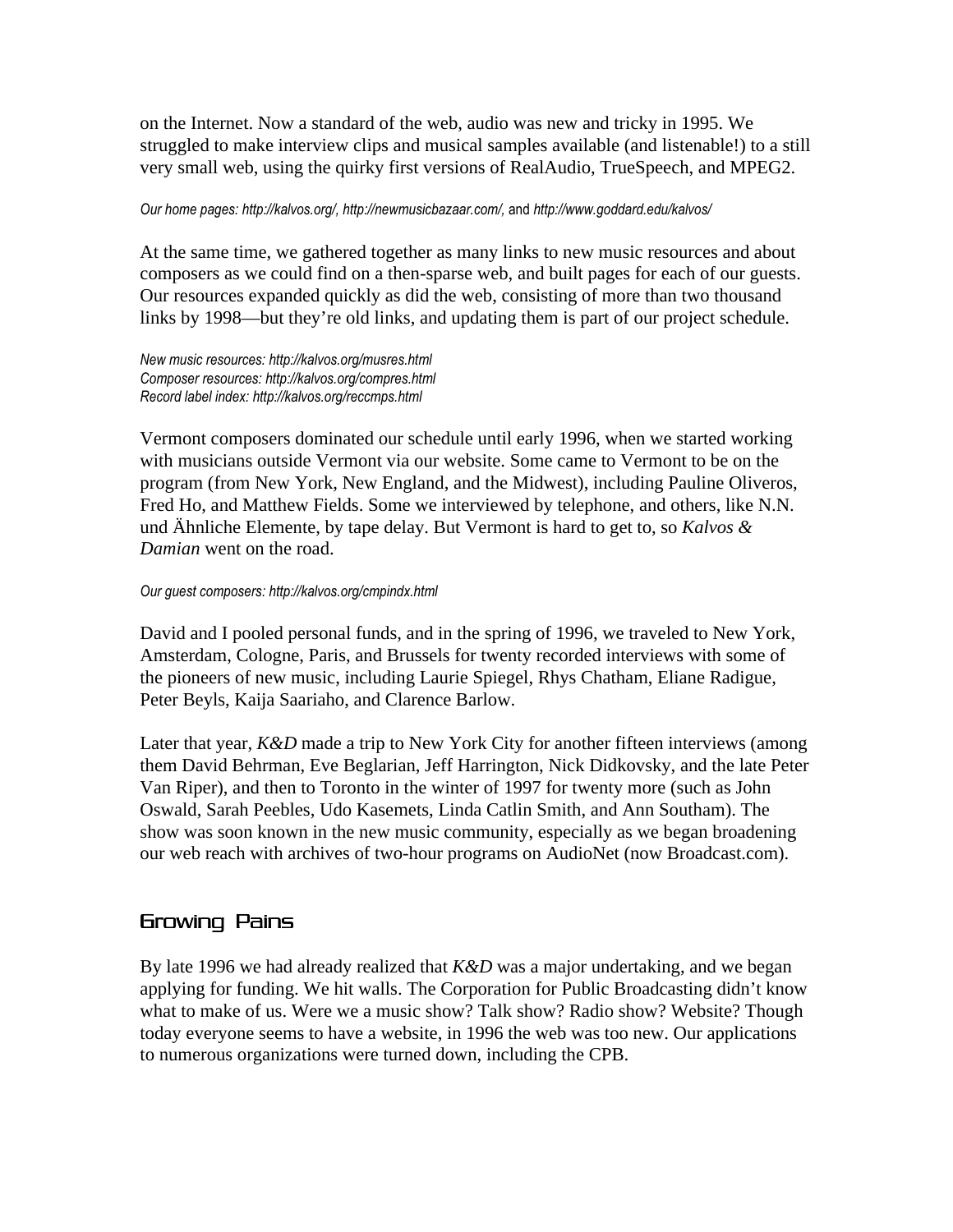But we kept working. Together with Vermont's WebProject, we arranged live, on-line interviews with composers from distant cities—New York, Paris, Amsterdam, Cologne, Miami, San Francisco, Toronto—as well as finding and tailoring software to make the project work. Vermont students shared music with some of the world's most interesting composers, from electroacoustics to opera, and we helped give birth to a network of mentoring programs now hosted by the Web Project and the Vermont Arts Council.

### The WebProject collaboration: http://maltedmedia.com/euromid/

Our progress was balanced by setbacks. AudioNet, suffering its own Internet growing pains, started dropping niche shows in order to make room for profitable ones. *K&D* lost its slot, and we began searching for another host. Seeing *K&D*'s work as worthwhile, Goddard College installed more Internet bandwidth and allocated server space. Now more than 600 hours of archived interviews and programs are available, and our program is heard live throughout the world on the Internet in RealAudio and MP3 formats.

### K&D audio archives: http://kalvos.org/shows.html

More guests joined us from a distance, and we began presenting in-studio performances on the air. We also brainstormed an idea with David Dramm: a live concert cybercast from Amsterdam, with composer interviews conducted on both sides of the Atlantic. It would be broadcast during our show using an Internet connection—a web landmark.

For the first time—and because of the short, eight-week timeframe—we approached individual donors to help cover the costs. We came up short of the U.S. side of the goal by half, but the show went on, cybercast via Haarlem, Vermont, and San Francisco, and broadcast using an Internet feed to WGDR. History was made during a five-hour presentation. David hosted from Vermont, Dennis from Amsterdam, and the concert took place at STEIM, one of Europe's leading new music studios.

The AmsterDramm Project: http://kalvos.org/dramproj.html The AmsterDramm Project funding page: http://kalvos.org/funding.html The AmsterDramm Project review: http://kalvos.org/drampix.html

1999 was a year of 'thematic stability' for *K&D*. More guests came to the show from a distance (such Phil Kline, Kyle Gann, David Cleary, Scott L. Miller, and Greg Hall), and we began a series of presentations of composers and performers who appeared at Dartmouth College (among them Peter Garland, Masahiro Miwa, Belinda Reynolds, Margaret Lancaster, and Charles Amirkhanian), together with their concerts. *K&D* also co-hosted several programs with Vermont composer Peggy Madden, and broadcast the popular four-part "composers' wisdom" series of interview excerpts and musical selections.

It was the year that the *Village Voice* called *K&D* "far and away the web's best new music resource."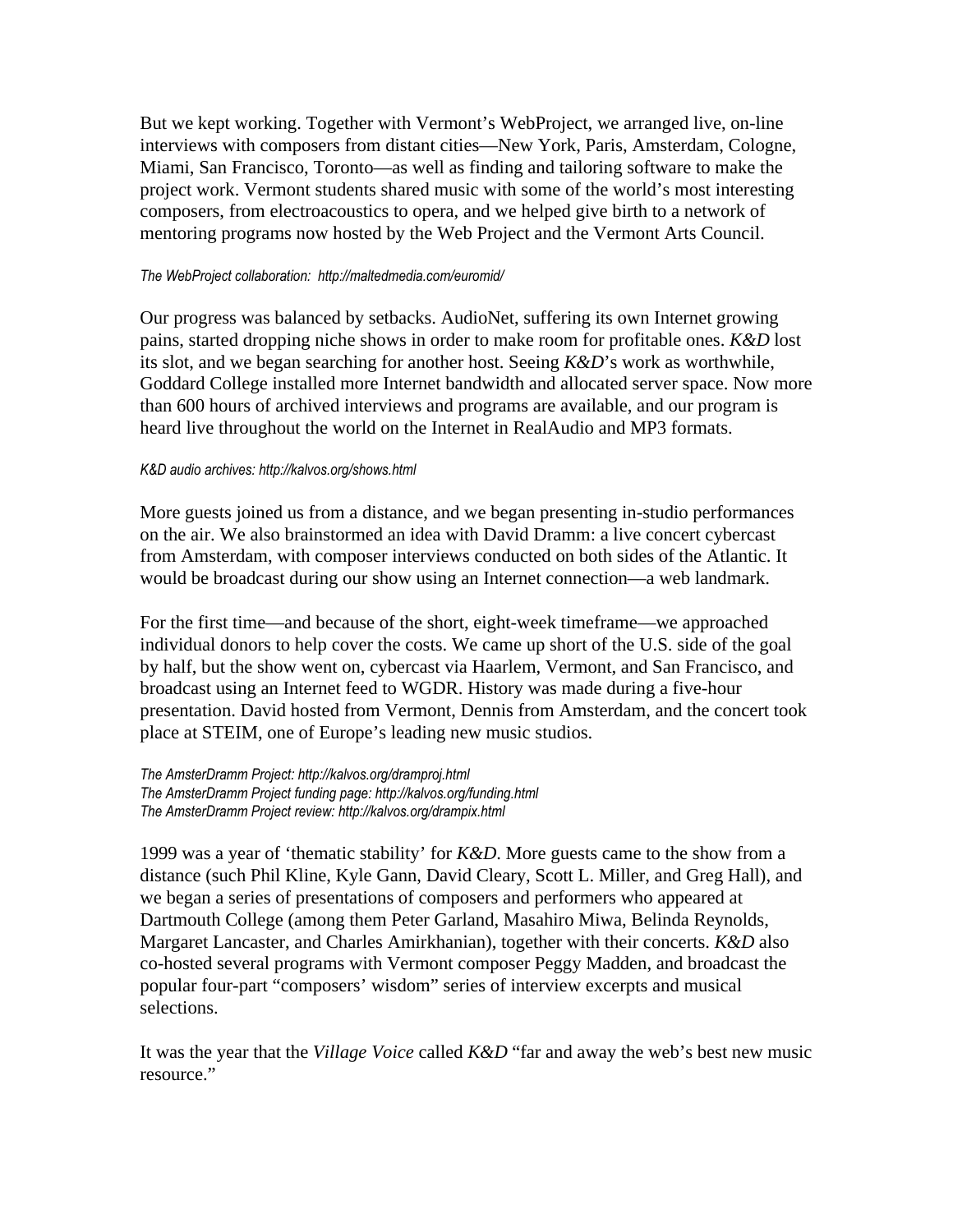*Kalvos and Damian's New Music Bazaar* also had an exciting 2000—most of it good.

In January, *K&D* took another interview tour of New York, speaking with twenty guests and hosted by the American Music Center. Among the interviewees were Martha Mooke, Beth Anderson, Eric Salzman, John McGuire, David Del Tredici, Carson Kievman, Mary Jane Leach, Warren Burt, and Johnny Reinhard. As part of the tour, we recorded an interview with Elodie Lauten to celebrate her 50th birthday with a special two-part show.

*K&D'*s cooperative venture with Dartmouth continued (the New Musics Festival, Barbara Benary, Mary Lee Roberts, Doug Repetto, and Brenda Hutchinson) and guests again wended their way from afar to Vermont, including Scott MX Turner, Greg Hall, and James Bohn—plus time delay interviews, such one with the U.K.'s David W. Solomons.

We broadcast another "composers' wisdom" series, and the *K&D* website underwent numerous transformations, new graphics, and an expanded selection of interview clips, essays, and musical selections.

In December, *K&D* were formally recognized with the receipt of the 2000 ASCAP-Deems Taylor Internet Award for excellence in music journalism, and also received an unanticipated and welcome gift from the Argosy Foundation. *K&D* traveled to New York's Lincoln Center to receive the Deems Taylor award and make a presentation.

## Accomplishments

During the course of six years, *K&D*'s accomplishments have included:

- We have **broadcast/cybercast** 300 shows ... over 250 interview programs with 140 composers in North America and Europe—some heard on radio for the first time presenting new music, interviews, new releases, essays, special mixes, and collages.
- Our **mentoring project** brought 20 composers into live, on-line exchanges with Vermont schoolchildren to guide them in writing music, giving birth to an ongoing process in the state.
- We maintain **on-line archives** of historic interviews as part of our extensive web pages—4,200 documents that have been used by more than 238,000 unique visitors (equivalent to nearly 18,000,000 'hits'), including lists of new music resources, onsite search, and extensive playlists.
- We monitor **listener response** and have presented awards to composers, developed a "Top 100" list to encourage listening, and even created entertaining on-line features such as the Graffiti Page and the Distort-a-Composer Page.
- We **made history** with the first live broadcast/cybercast with an Internet stream as the main signal carrier, from STEIM in Amsterdam.
- We have presented more than 30 composers in **broadcast performances**, live from the studios, on the road, and on tape. In-studio, live concerts open to the public also bring one of the great traditions of broadcast radio to the Internet.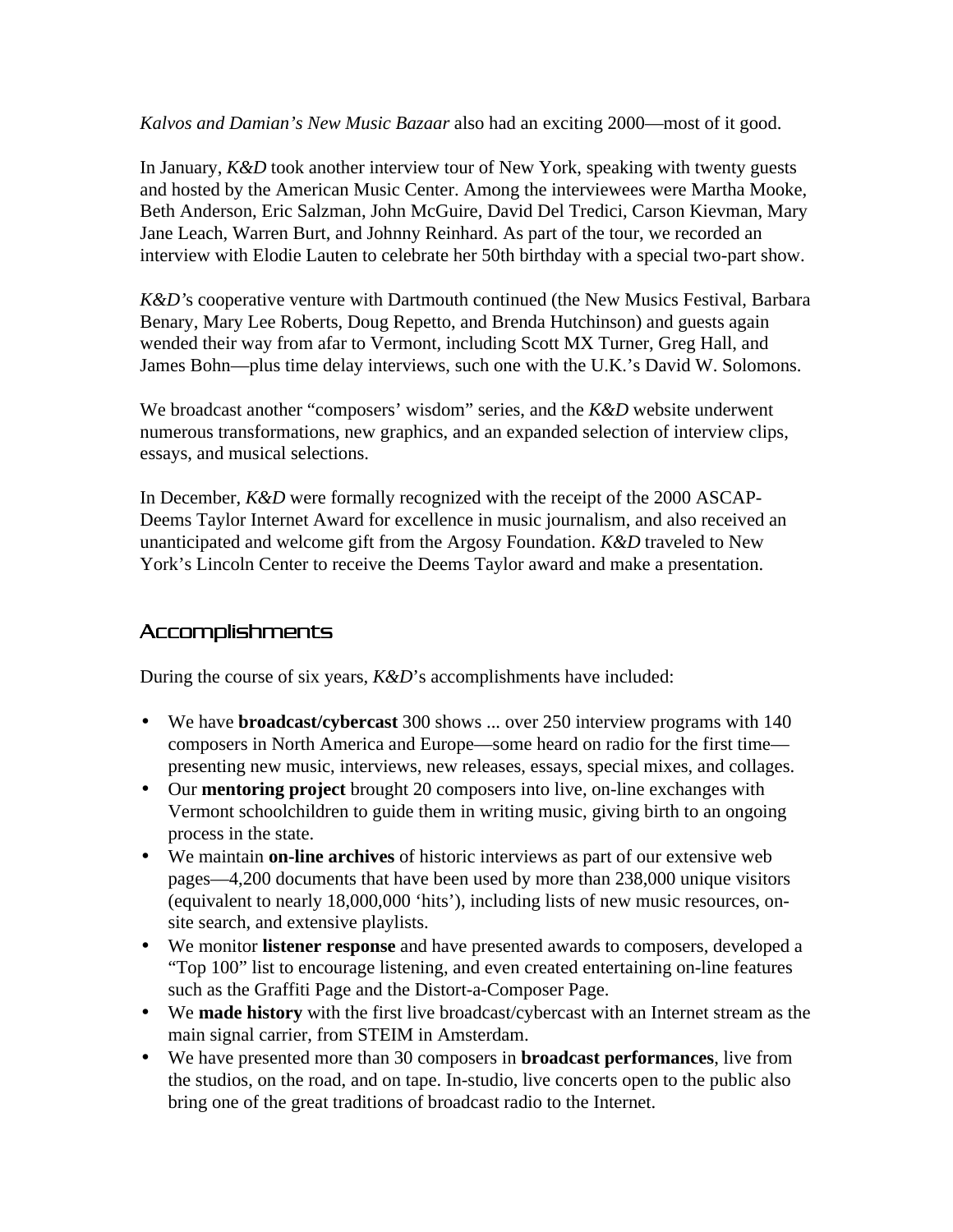- We have presented a three-hour, **newly composed opera** performed live in the WGDR studios with forty musicians and singers.
- We broadcast/cybercast three seven-hour specials of new music, and celebrated Electroacoustic Music Week every year with special programs.
- Our interview with Ann Southam was published in *Musicworks* magazine, and more interviews will appear there in the future.
- We remain at the forefront of web accessibility.
- We have been commended or recommended by many on-line and print sources: the *Village Voice,* the New York *Times,* MP3.com, NewMusicBox.org, the U.K.'s Schoolzone, and the ASCAP-Deems Taylor Award.

We are planning to broadcast/cybercast a two-day *Kalvos & Damian Ought-One Festival* in August, bringing together composers who have been show guests. The planning is being coordinated by *K&D* along with composer Phil Kline in New York, and composers are making plans to arrive from around the world for this intensive event.

Composer interview tours of Montréal and San Francisco are finally in the works again. The Montréal tour was originally scheduled for December 1998, but we did not have funding for it. A mini-tour of Amsterdam is being folded into a family trip there.

Funding has always been the weak spot for *K&D*. Our fundraising time is limited because we are the two people who prepare, host, and engineer the show, maintain and know the musical contents of our new music library, and manage a 4,200-document website.

The *K&D* website includes roughly 150 composer pages, 45 composer essays, nearly 300 show intro essays by co-host David Gunn, 50 composer and new music resource pages with 2,000 links, an index of on-line record labels, six years of show playlists (a valuable new music resource in itself), and more than 700 images, 700 music and interview clips, 250 shows, plus scores, computer programs, and even entertainment features. We have integrated a new search tool and navigation, and our accessibility goal is almost met.

Our site index: http://kalvos.org/sitemap.html Our 'frequently asked questions' (FAQ): http://kalvos.org/faq.html

What we were unable to accomplish since our last report included transcriptions of interviews, various tours, the SEAMUS cybercast, the original Gimik anniversary cybercast, and the program of demo performances by the VCME. We have fallen behind in updating and renovating composer pages and resource information.

Part of the delay in our plans was caused by *K&D*'s struggle with the Digital Millennium Copyright Act, which provided for no 'grandfathering' of on-line audio archives (we predated the law by four years), nor any research component for college- or universitybased niche archives. In order to keep our archives viable, we have asked composers and record labels to release rights to us for low-fidelity streams. Licensing agencies have been generous in their cooperation, but the demands on time and energy have been very high.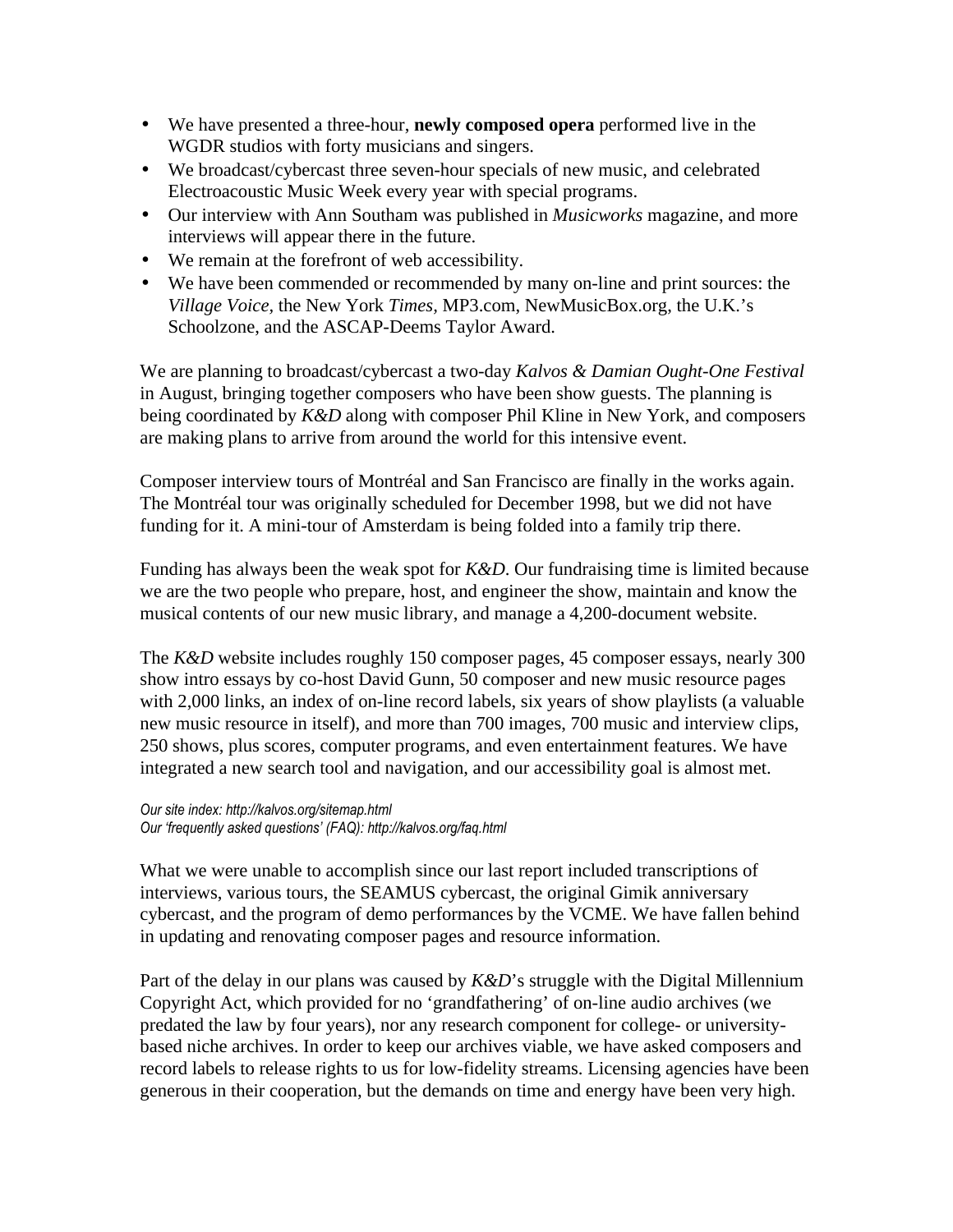In sum, the original hopes of *Kalvos & Damian's New Music Bazaar* continue to be met with attention to living composers and their music.

# Where We Are Going

*Kalvos & Damian* is a serious effort to create a live and archived look at composers and music composition at the end of the century. We measure our effectiveness by the volume and quality of email, honest site statistics, and acknowledgments of our work.

The *K&D* project has reached a critical size. The work required to listen to arriving CDs, update website resources, prepare the program through interviews and tours, and archive clips and shows has continued to rise to nearly a full-time job. Our support to website visitors has risen, as has the number of composers waiting in line for interviews, the amount of music we need to give attention to, and even the 'good part'—the wonderful relationships that have grown among our many guests, and between them and *K&D*.

At the same time, our lives as composers have suffered from demands on cash and time.

For this latter, we have sought help from students and composers. Some have assisted in updating our resources pages, and Phil Kline is helping coordinate the upcoming festival. Composers have provided good material for their own *K&D* web pages, and show IDs from guest composers have been regularly received.

The AmsterDramm project was our first formal fundraising effort in 1998, and we have continued quietly and personally through the past two years. Continuing support has arrived, for which we're very grateful.

Our upcoming project proposals for the next twelve months include:

- **The** *Kalvos & Damian Ought-One Festival,* a two-day event in August, with performances, premieres, and composers interviewing composers. It will be broadcast/cybercast live, with the balance recorded for later presentation.
- **Composer interview tours** of Montréal, San Francisco, and Amsterdam. Included in the next year will be interviews with Maggi Payne, Patrick Grant, Michael Manion, Louis Andriessen, Robert Duckworth, Samuel Vriezen, Paul Steenhuisen, Jean Piché, Jerry Gerber, Anna Rubin, James Drew, Martijn Padding, Margriet Hoenderdos, Iannis Kyriakides, and Michael Lowenstern, and a return visit with Pauline Oliveros.
- **Regular live broadcast concerts** from the renovated WGDR performance studio, including concerts by Robert Duckworth, Eric Ross, and others.
- **Live demo-concert collaborations** with the Vermont Contemporary Music Ensemble, beginning with the *Ought-One Festival* in August.
- **Updating the website**, including all our music resource and composer resource links.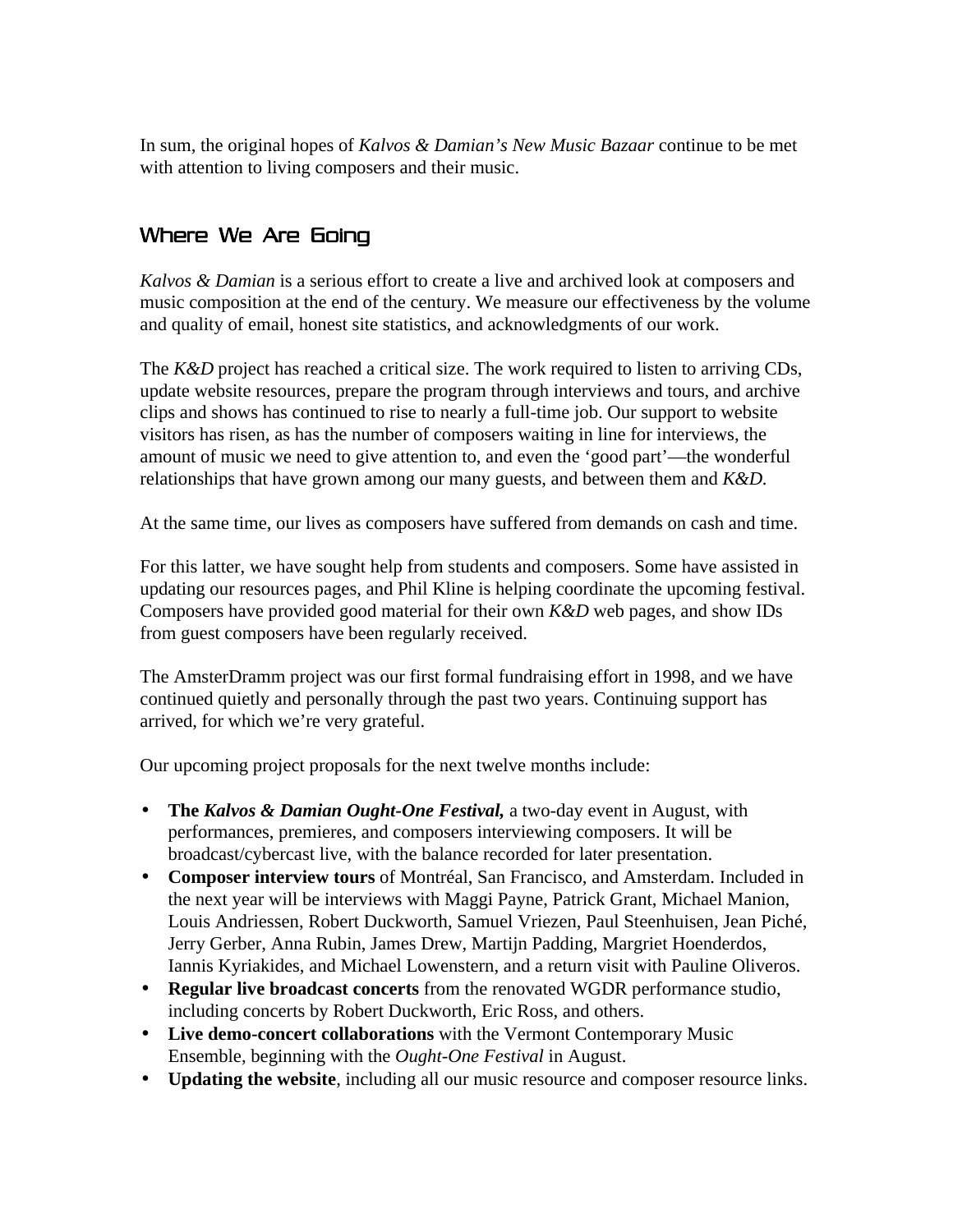- **Transcription of all interviews** into text format for accessibility and archiving, and for scholarly research and reference.
- A *fin/commencement-de-siècle* **book of interviews** with composers worldwide, drawn from the *K&D* interview series over six years.
- **A CD/CD-ROM compilation of new musi**c with the *K&D* take. (Our original CD would have been music of John McGuire, but we were unable to obtain a release from WDR in Cologne).
- **Cybercast/recording** of the 25th Anniversary Gimik concert series (six cities) and other events.
- Initial planning for a 2002 interview series with South American and Asian composers.

Ultimately, our goal is to raise awareness and enjoyment of new music on a larger scale, including linked cybercasts, recordings, and a dynamic web presence. Even from tiny Vermont, our show is working toward that awareness, but we realize that without substantial support, we have reached a certain limit of time and energy.

# Our Time and Costs

At first, we considered *K&D* to be a personal mission. As we reach our 300th show, we find costs have become surprisingly high—including 'stealth' costs for supplies and gear, interview trips, and hosting guests.

On-air expenses are part of WGDR's normal broadcast schedule, and Goddard College hosts the audio web server for *K&D.* However, over two-thirds of the remaining *K&D* costs are paid by the co-hosts.

The production of each regular show involves listening, preparation, transportation, broadcast, recording, follow-up, and website maintenance.

Listening involves many hours a week. Specific show preparation demands two to three hours from each of us. Weekly travel (50-mile round-trip) and studio time is four hours, and we archive each show on digital audio tape.

Website maintenance requires two hours updating playlists and a dozen other pages after each broadcast, and the conversion of the two-hour program into audio archive format. A show with an in-studio guest includes meals and lodging, and building a web page. A show with a recorded guest consumes additional tape, editing time, travel, and sometimes purchasing recordings. Scheduling guests also means telephone calls, emails, faxes, letters, and follow-up support.

We have never missed presenting a *K&D* show, either live or recorded.

Approximate costs for six years of *K&D* include: